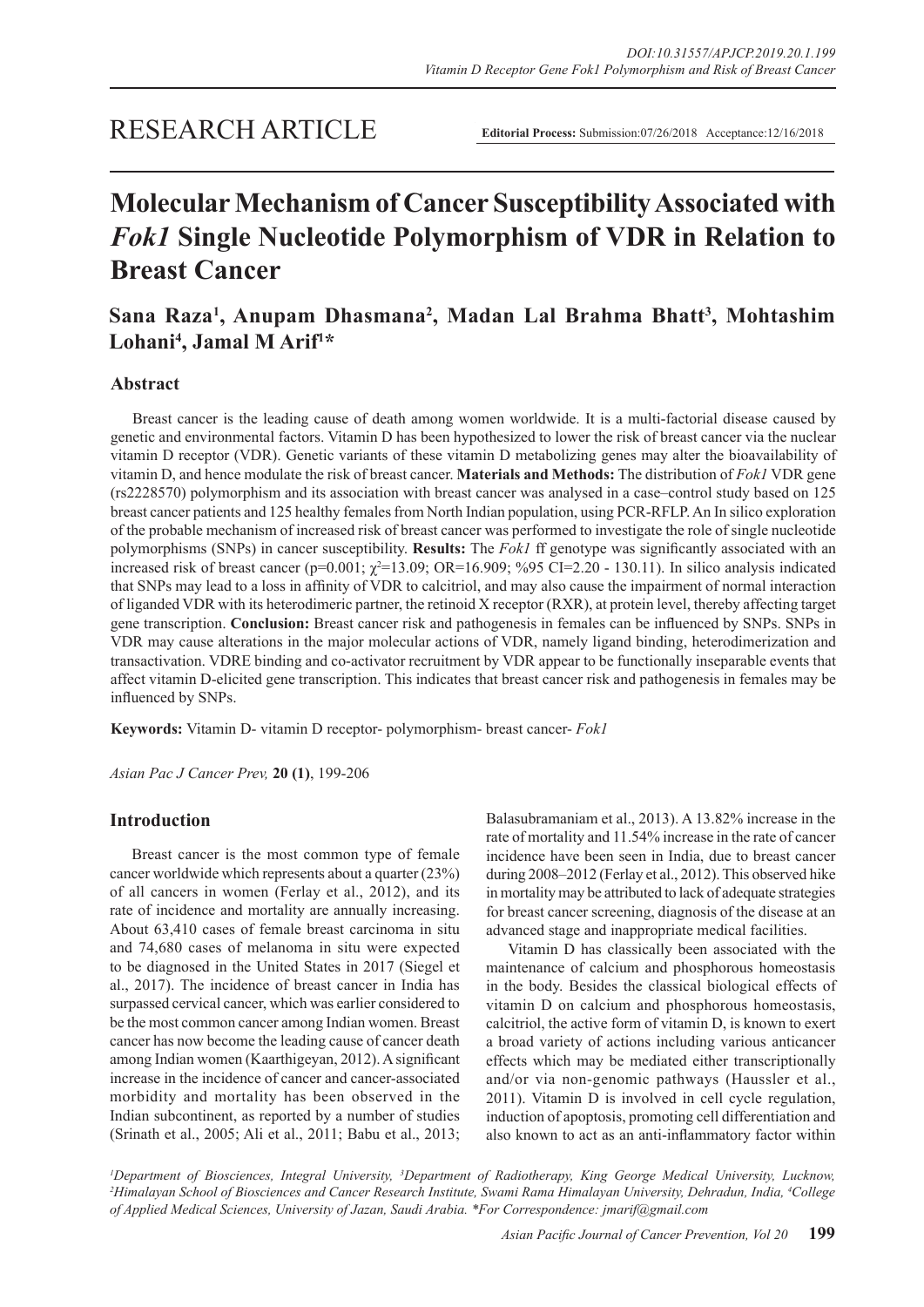#### *Sana Raza et al*

the tumor microenvironment (Deeb et al., 2007). The protective action of vitamin D has also been implicated as a suppressor of cancer cell invasion, angiogenesis and metastasis (Lopes et al., 2012). Like other cancers, breast cancer is a multistep process with multifactorial involvement of genetic and environmental factors. Environmental exposure to lower level of UV radiation, which is essential for the synthesis of vitamin D, may be a risk factor for higher cancer incidence of many types including breast cancer (Finkelmeier et al., 2014). Biosynthesis of vitamin D starts with the non-enzymatic conversion of 7-dehydrocholesterol (pro-vitamin D) to cholecalciferol (pre-vitamin D). Cholecalciferol is transported to the liver where it gets hydroxylated by the enzyme 25-hydroxylase (in liver) to form 25-hydroxyvitamin D, also known as calcidiol, the most abundant and stable vitamin D metabolite. Calcidiol is further hydroxylated by the enzyme 1-α-hydroxylase (in kidney) to 1, 25-dihydroxyvitamin D or calcitriol (Khokhar, 2012), the most active metabolite of vitamin D (Penna-Martinez et al. 2012) and binds nuclear vitamin D receptor (VDR) in target organs. A number of researchers have shown an association between vitamin D levels and breast cancer (Zerwekh, 2008; Yao et al., 2012; Shaukat et al., 2017). It is possible that the genetic variants of vitamin D metabolizing genes can alter the bioavailability of vitamin D and thus modulate the risk of breast cancer.

Vitamin D, a steroid hormone, exerts most of its biological activities by binding to a specific high-affinity receptor, the VDR. VDR allows the body to respond to vitamin D in an appropriate manner (Deeb et al., 2007). VDR belongs to the superfamily of nuclear receptors (NRs) for steroid hormones and regulates gene expression by acting as a ligand activated transcription factor (Díaz et al., 2015; Yang et al., 2017) and, therefore, represents an important drug target which may directly be linked to a number of severe diseases. VDR is a member of superfamily of proteins which are known to contain amino acid homologies within two separate functional domains and exerts the transcriptional activation and repression of a number of target genes by binding to nuclear VDR (Feldman et al., 2014). The genomic mechanism of transcriptional activation by VDR involves recognition and binding to the vitamin D response elements (VDREs) in promoter regions of target genes, through the DNA-binding domain (Feldman et al., 2014). Genetic polymorphisms of VDR may modulate the risk of breast cancer by altering its expression as well as function in breast cell. The gene encoding the human VDR is located on the long arm of chromosome 12 i.e. 12q.13.11 (NCBI GeneID: 7421) and harbours several polymorphisms in the coding and non-coding regions. A number of single nucleotide polymorphisms (SNPs) have been identified to be located in the VDR gene promoter region, in and around exon 2-9 and in the 3´ UTR region (Uitterlinden et al., 2004; Fang et al., 2005). Functional genetic polymorphisms that lead to an alteration in the regulation of gene expression are predicted to have a significant influence on disease pathogenesis (Pastinen et al., 2006). The allelic variants of the human VDR gene may, therefore, be risk factors for a variety of diseases

including breast cancer.

One of the VDR polymorphisms to be commonly found is the 5' *Fok1* site (rs2228570) in exon 2 (Berndt et al., 2006) resulting in thymine (T) to cytosine (C) substitution. In the present study, we analysed the distribution of *Fok1* VDR gene polymorphism in the North Indian population and its association with breast cancer. An *in silico* exploration of the probable mechanism of increased risk of breast cancer with the *Fok1* polymorph of the VDR was performed to explore the mechanism underlying breast cancer susceptibility.

# **Materials and Methods**

# *In-vitro analysis*

#### *Ethics statement*

Ethical approval for the study was obtained from the Institutional Ethics Committee, King George Medical University, Lucknow (Ref. no. 78th ECM IIB-Ph.D./P2/2016). All participants signed an informed written consent prior to providing blood samples.

#### *Subjects*

We investigated the prevalence of VDR *Fok1* (rs2228570) T/C gene polymorphism in 125 breast cancer patients and 125 age matched healthy control subjects who were in follow up at the Department of Radiotherapy, King George Medical University, Lucknow. Selection of patients was mainly done using the following criteria: Any patient who had been histologically diagnosed for breast cancer with no concurrent chronic disease, had no infection with HIV, HBV or HCV, and aged between 18 and 70 years. The age-matched controls were randomly selected from among a pool of healthy volunteers attending general health check-ups, and blood bank donors at King George Medical University. The sample size was determined using statistical approach (Snedecor et al., 1989). The mean age of cases and control groups were 44.472yrs and 40.88yrs respectively.

#### *Blood sample collection and DNA isolation*

After a careful review of the inclusion and exclusion criteria, blood specimens (2ml) were collected in tubes containing ethylene diamene tetra acetic acid (EDTA) as anticoagulant. The blood specimens were collected after obtaining informed consent after queries related to study and benefits expected would be given to participants. A peer reviewed, well drafted study proforma was filled for each subject providing patient personal, familial and clinical details. Blood samples were stored at -80̊ C. Frozen blood samples were later thawed at room temperature and high molecular weight DNA was extracted by using the salting out procedure (Miller et al., 1988).

#### *Genotyping of Fok1 (T>C rs2228570)*

Genotyping was performed by using polymerase chain reaction (PCR) and restriction fragment length polymorphism analysis (RFLP). The primer pair used for amplification of genomic DNA for genotyping of *Fok1* polymorphism is shown in Table 1. The reaction conditions used for PCR amplification were as follows: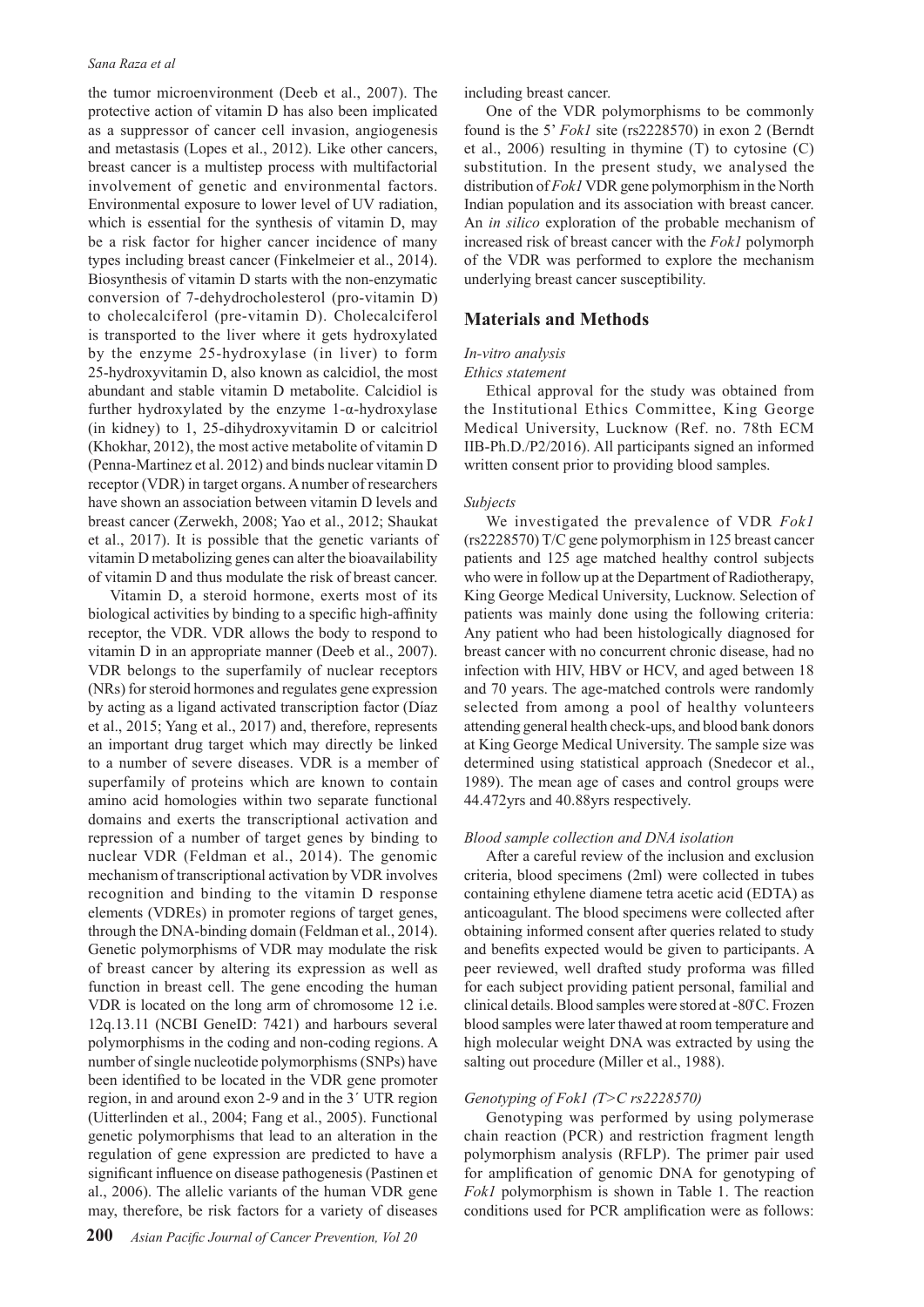Initial denaturation step of 4 min at 94°C followed by 30 cycles of 94 $\degree$ C for 1 min, annealing at 60 $\degree$ C for 1 min, and extension at 72 °C for 1min. A final extension step at  $72^{\circ}$ C for 4 min was also performed (Toptas et al., 2013).

The 272bp PCR product was digested with 1U of *Fok1* restriction enzyme (New England Biolabs) and incubated at 37°C (Toptas et al., 2013), overnight digestion was allowed to minimise partial digests. 6μl of the digested reaction mixture was electrophoresed for 1 hour at 100V and visualised on 2% agarose gels, stained with ethidium bromide. The size of the restriction endonuclease digested products was determined using a 100bp DNA ladder (G Biosciences). The presence of a given restriction site was assigned by lower case (f) and absence by upper case (F).

#### *Statistical method*

To evaluate the relationship between gene and genotype frequencies, Hardy-Weinberg equilibrium (HWE) was tested. The difference in distribution of the genotypes or alleles between cases and controls was tested using the chi-square statistic. Odds ratios (ORs) and 95% confidence intervals (CI) were calculated to estimate the risk of breast cancer. The association between genetic polymorphisms and breast cancer risk was evaluated using multivariate unconditional logistic regression analysis and p value <0.05 was considered as statistically significant. Statistical analysis was performed on SPSS Software (SPSS Inc., version 17.0).

#### *Computational genomic analysis*

The information of SNPs [SNP ID, amino acid position] of the human VDR gene was procured from the National Center for Biotechnology Information (NCBI) SNP database [http://www.ncbi.nlm.nih.gov/snp/] (Sherry et al., 2001). An *in Silico* exploration of the *Fok1* SNP of VDR was performed using the Sorting Intolerant From Tolerant (SIFT) bioinformatics online tool (http://sift. bii.a-star.edu.sg/www/SIFT\_seq\_submit2.html). SIFT predicts the effect of coding variants on protein function, based on sequence homology and physical properties of amino acids (Kumar et al., 2009).

#### *Retrieval of the primary sequence of VDR*

Primary FASTA sequence of VDR was procured from the Uniprot database (Uniprot ID-P11473), a comprehensive resource for protein sequence and annotation data (Apweiler et al., 2004).

#### *Procurement and generation of the 3D structural model of VDR,Fok1 variant and calcitriol*

The 3D structure of VDR (Figure 1) was procured from the RCSB protein Data Bank (Pdb.ID 1DB1). Due to absence of the experimental 3D structures of *Fok1* variant, MODELLER 9.10 was used for the Homology Modeling and generation of the 3D structure of VDR variant (Eswar et al., 2006). Ramachandran Plot (RAMPAGE) was used for the validation and selection of the generated 3D structures (Hollingsworth et al., 2010). The structure for calcitriol (the active form of Vitamin D) was generated using the ChemSketch Software (ACD Lab Version 12.0) and CORINA online server. Chimera was used for energy

minimization and removal of steric collision.

#### *Protein stability (ΔΔG) prediction*

To examine the effect of point mutation on the change in protein stability, the difference in folding free energy was calculated using the I-mutant (I-mutant suite 3.0) program. I-mutant is a support vector machine (SVM) based tool used for the automatic prediction of protein stability changes upon single point mutation (Capriotti et al., 2006).

#### *Molecular docking studies*

Molecular interaction and binding analysis was done using Autodock (Version 4.0) suite and Cygwin interface in the Microsoft Windows Professional Version 2002, Intel® i7 processor, 3.30Ghz and 16 GB RAM DELL Machine. Molecular docking simulation methods were followed by searching of the best conformation of the wild type and mutated VDR protein and calcitriol complexes. Water molecules were deleted from the protein structures before docking simulation and hydrogen atoms were added to both wild type and mutated proteins. Kollman united charges and salvation parameters were added to the proteins. Gasteiger charge was added to the chemical compounds. The values were set to  $55\times61.25\times70.835$  Å in X, Y and Z axis of grid point. The default grid points spacing was 0.375 Å. Lamarckian Genetic Algorithm (LGA) was used for wild type and mutated proteins and calcitriol for docking calculations. The LGA parameters like population size (ga\_pop\_size), energy evaluations (ga\_num\_generation), mutation rate, crossover rate and step size were set to 150, 2500,000, 27,000, 0.02, 0.8 and 0.2 Å, respectively. The LGA runs were set to 10 runs. All obtained 10 conformations of proteins and calcitriol complexes, were analyzed for the interactions and binding energy of the docked structure using Discovery Studio Visualizer version 2.5.5 and PyMol. The analyses were performed in Microsoft Windows 7 professional Version 2002, Intel (R) i7 processor, 3.30 GHz CPU and 16.0 GB RAM DELL Machine.

#### *Protein-protein interaction analysis*

String database was used to identify the preferential functional partners of VDR (Szklarczyk et al., 2015). The protein-protein interaction analysis was performed using Hex version 6.3 (Macindoe et al., 2010), PatchDock Beta version 1.3 (Schneidman-Duhovny et al. 2005), and Fast Interaction Refinement in Molecular Docking (FireDock ref.1 server) (Mashiach et al. ,2008) bioinformatics tools.

# **Results**

#### *In-vitro*

The size of the amplification product for the *Fok1* polymorphism was 272bp (Figure 2A). An intact amplification product indicated the absence of *Fok1* restriction site (F), while the presence of the *Fok1* site (f) was indicated by two or three fragments.

The undigested, single 272bp bands were genotyped as FF genotype (homozygote of common allele) in the agarose gel. The ff genotype (homozygote of infrequent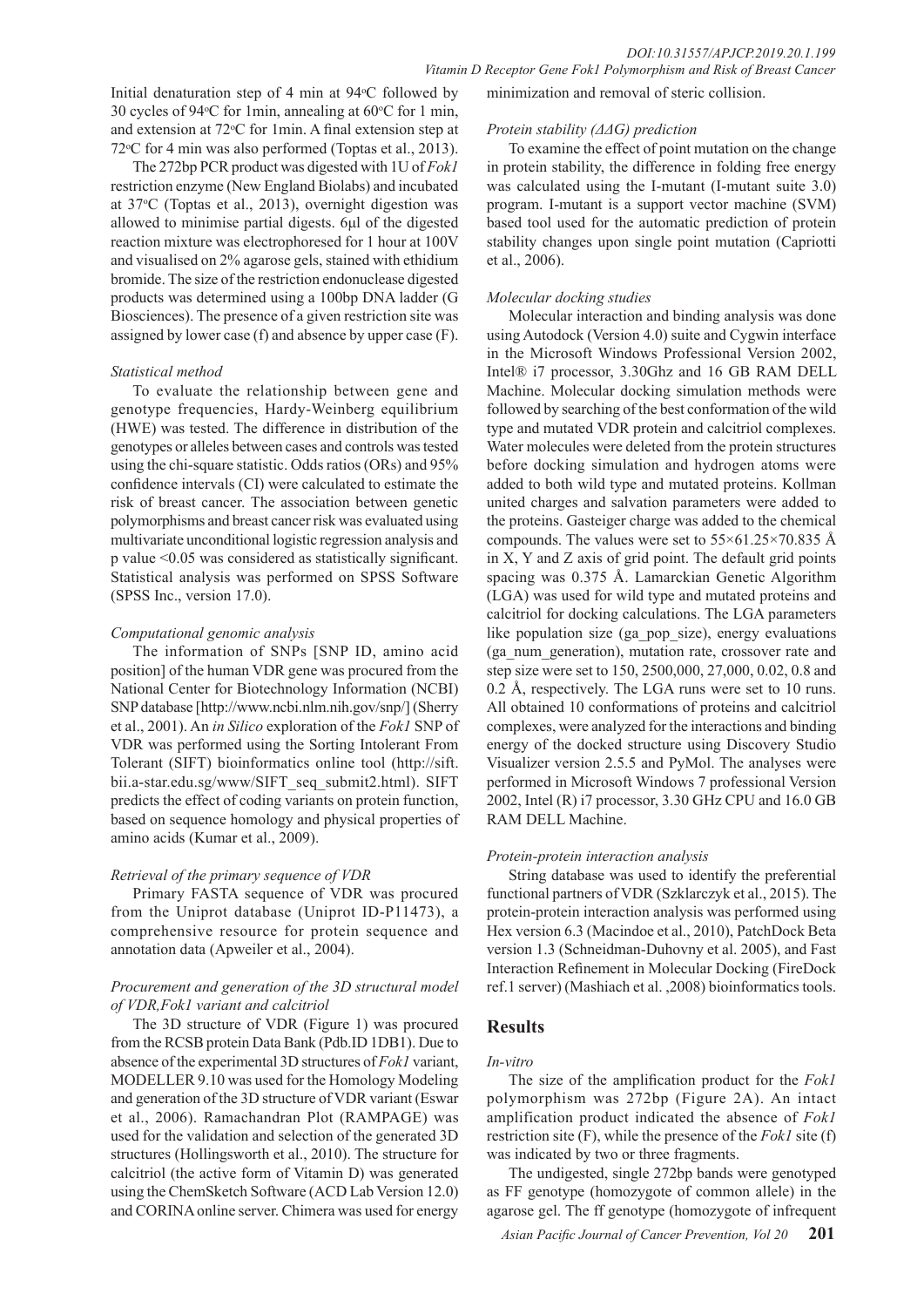| Primer           | Sequence                             |  |  |  |  |  |  |
|------------------|--------------------------------------|--|--|--|--|--|--|
| Fok 1<br>Forward | 5'-GAT GCC AGC TGG CCC TGG CAC TG-3' |  |  |  |  |  |  |

Fok1 Reverse 5'-ATG GAA ACA CCT TGC TTC TTC TCC CTC-3'



Figure 1. Crystal Structure of Nuclear VDR Complexed to Vitamin D (as obtained from RCSB protein data bank; PDB ID: 1DB1).

allele) generated two fragments of 198bp and 74bp while the heterozygotes (Bb) displayed three fragments (272bp, 98bp, and 74bp). Figure 2B depicts the distribution of VDR *Fok1* polymorphism in cases and controls.

The analysis included 125 breast cancer cases and 125 healthy controls. Table 2 depicts genotype and allele frequencies in breast cancer cases and healthy controls. 36% of the patients were found to be heterozygous (Ff) for the *Fok1* polymorphism, 52% were homozygous (FF) and 12% were homozygous (ff). The respective frequencies of these genotypes in the control group were



Figure 2. Ethidium Bromide Stained 2% Agarose Gel Picture of Fok1 PCR Amplification (Panel A) and Digestion Products of VDR Gene (Panel B). A) The size of the amplification product for the Fok1 polymorphism was 272bp. Lane 1 shows a 100bp ladder. Lanes 2-10 show single bands corresponding to the 272bp Fok1 PCR product. B) Ethidium bromide stained 2% agarose gel picture of Fok1 digested amplification products of  $V\overrightarrow{DR}$  gene: The upper bands represent  $F(T\overrightarrow{allele})$ , the lower bands represent f (C allele). Lane 1 shows a 100bp ladder. Lanes 2, 6, and 9 show Ff heterozygotes; lanes 3,4,7,8 and 10 show FF homozygotes; lane 5 shows ff homozygote.



Figure 3. The Genotype, Allele Frequencies, in *Fok1* Cases and Controls

|  |  |  | Table 2. Genotype and Allele Frequencies in Breast Cancer Cases and Healthy Controls |  |
|--|--|--|--------------------------------------------------------------------------------------|--|
|  |  |  |                                                                                      |  |

| <i>Fok1</i> T/C (rs2228570)<br><b>SNP</b> |    | Cancer Cases<br>$(n=125)$ |               |     | <b>Healthy Controls</b><br>$(n=125)$ | <b>OR</b> | 95% CI          | $X^2$ | p values | Bonferroni<br>corrected p values |
|-------------------------------------------|----|---------------------------|---------------|-----|--------------------------------------|-----------|-----------------|-------|----------|----------------------------------|
|                                           |    | N                         | $\frac{0}{0}$ | N   | $\frac{0}{0}$                        |           |                 |       |          |                                  |
| Genotype                                  | FF | 65                        | 52            | 68  | 54.40                                | 0.908     | $0.55 - 1.49$   | 0.15  | 0.704    |                                  |
|                                           | Ff | 45                        | 36            | 56  | 44.80                                | 0.693     | $0.42 - 1.15$   | 2.01  | 0.156    | 0.469                            |
|                                           | ff | 15                        | 12            |     | 0.80                                 | 16.909    | $2.20 - 130.11$ | 13.09 | 0.0003   | 0.001                            |
| Allele                                    | F  | 175                       | 70            | 192 | 76.80                                | 0.705     | $0.47 - 1.05$   | 2.96  | 0.085    | 0.171                            |
|                                           |    | 75                        | 30            | 58  | 23.20                                | 1.419     | $0.95 - 2.11$   | 2.96  | 0.085    | 0.171                            |

Average power, 0.816; OR, odds ratio; CI, confidence interval.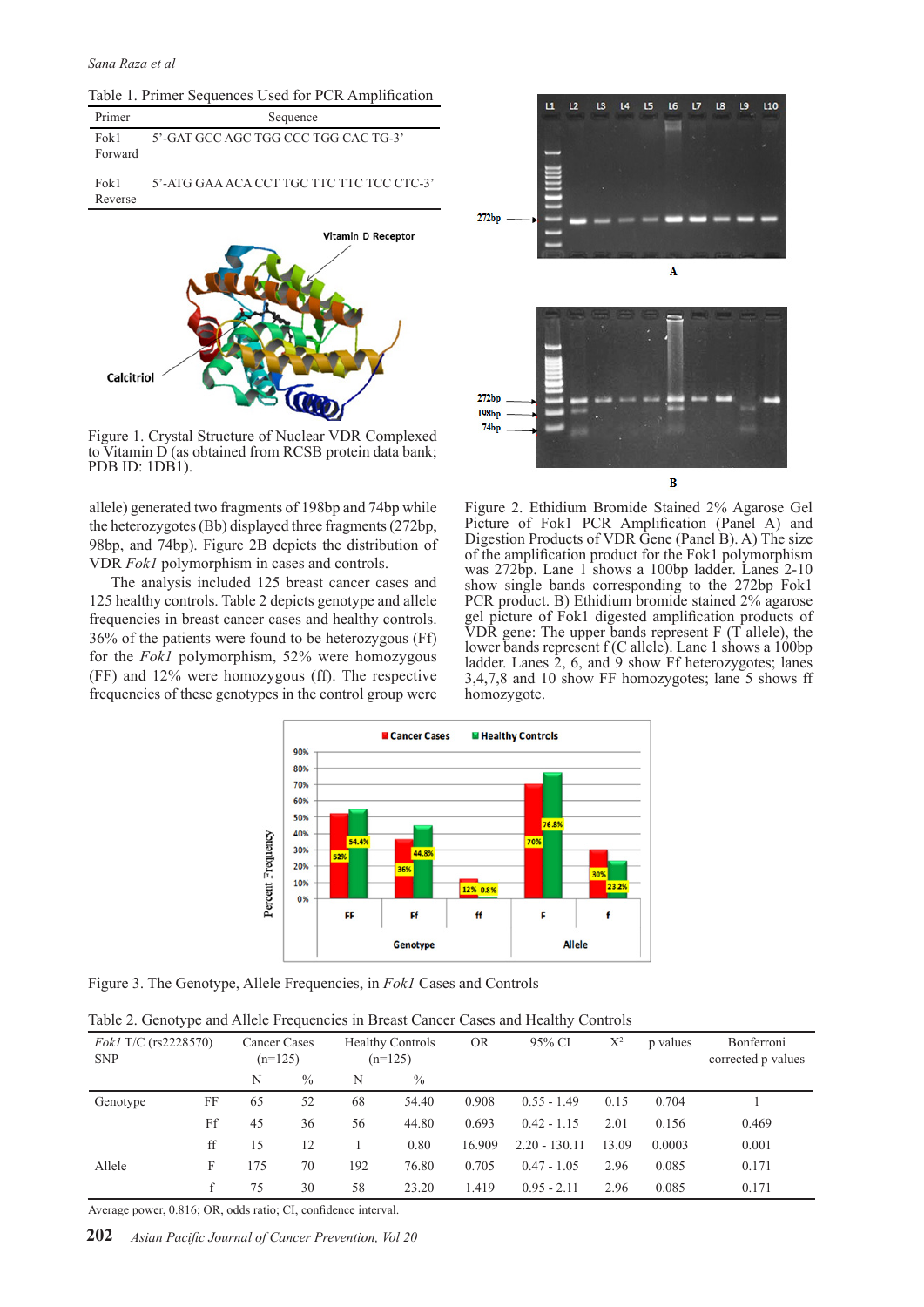| <b>SNP</b>                                                   | Fokl                                                                                                             |
|--------------------------------------------------------------|------------------------------------------------------------------------------------------------------------------|
| Coordinates                                                  | 12,48272894,1,T/C                                                                                                |
| Region                                                       | <b>EXON CDS</b>                                                                                                  |
| DbSNP ID                                                     | rs2228570                                                                                                        |
| Prediction                                                   | <b>DAMAGING</b>                                                                                                  |
| Gene ID                                                      | ENSG00000111424                                                                                                  |
| Gene Name                                                    | <b>VDR</b>                                                                                                       |
| SNP type                                                     | Non-synonymous                                                                                                   |
| Gene desc                                                    | Vitamin D (1,25- dihydroxyvitamin D3) receptor [Source: HGNC Symbol; Acc: 12679]                                 |
| Protein Family ID                                            | ENSFM00630001050580                                                                                              |
| Protein Family Desc                                          | Vitamin d3 receptor (VDR); 1, 25 dihydroxyvitamin d3 receptor nuclear receptor;<br>subfamily 1 group i member 1. |
| Transcript status                                            | <b>KNOWN</b>                                                                                                     |
| Substitution effect of SNP on Protein<br>sequence amino acid | M1I                                                                                                              |
| $\Delta\Delta G$ value prediction of VDR protein             | $-0.40$ Kcal/Mol                                                                                                 |

Table 3. Computational Analysis of *Fok1* VDR SNP by the SIFT Tool



Figure 4. Computational Genomic Analysis of SNP: (A) The position of SNP induced amino acid substitution in *Fok1*  variant (Position 1: Methionine to Isoleucine) of VDR (B) Change in number of intra-molecular H-bonds upon point mutation (wild type VDR: 556; *Fok1* variant: 505).

44.8%, 54.4% and 0.8%. The VDR *Fok1* ff genotype was significantly increased in breast cancer patients as compared to controls (Figure 3). The *Fok1* ff genotype was significantly associated with an increased risk of breast cancer ( $p=0.001$ ;  $\chi^2=13.09$ ; OR=16.909; %95 CI=2.20 - 130.11).

# *In-silico*

The computational genomic analysis and exploration of the *Fok1* variant shows that *Fok1* is a non-synonymous SNP and lies in the coding/exonic region (Table 3). The *Fok1* polymorph persists its genomic alteration at protein level and shows amino acid substitution at position 1 (M1I; Methionine to Isoleucine) (Figure 4A). Point mutation in VDR caused a loss of protein stability, and the difference in free folding energy  $( \Delta \Delta G)$  of the SNP variants was analysed using I mutant program. *Fok1* SNP showed ΔΔG energy of -0.40 kcal/mol.

A significant decrease in the total number of intramolecular H-bonds was observed in the *Fok1* SNP variant compared to the wild type VDR protein. Wild type VDR showed 556 intra-molecular H-bonds while the *Fok1*

Table 4. Molecular Interaction and Binding Analysis of VDR with Calcitriol

| S.No. | Protein                   | Ligand     | Binding Energy (kcal/mol) | Ki (µM) | Hydrogen Bond                           | Distance $(A)$ |
|-------|---------------------------|------------|---------------------------|---------|-----------------------------------------|----------------|
|       |                           |            |                           | M)      |                                         |                |
|       | VDR(wild type)            | Calcitriol | $-7.39$                   | 214.66  | $\text{L}Y$ S264:HZ3 - :Calcitriol:O28  | 2.01639        |
|       |                           |            |                           |         | :Calcitriol:H71 - :PRO344:O             | 1.8552         |
|       | VDR( <i>Fok1</i> variant) | Calcitriol | -5                        | 3.82    | : $HIS397$ : $HE2 -$ : Calcitriol: $O9$ | 2.23125        |
|       |                           |            |                           |         | :Calcitriol:H70 - :SER278:OG            | 2.15288        |
|       |                           |            |                           |         | :Calcitriol:H71 - :TYR236:OH            | 1.93697        |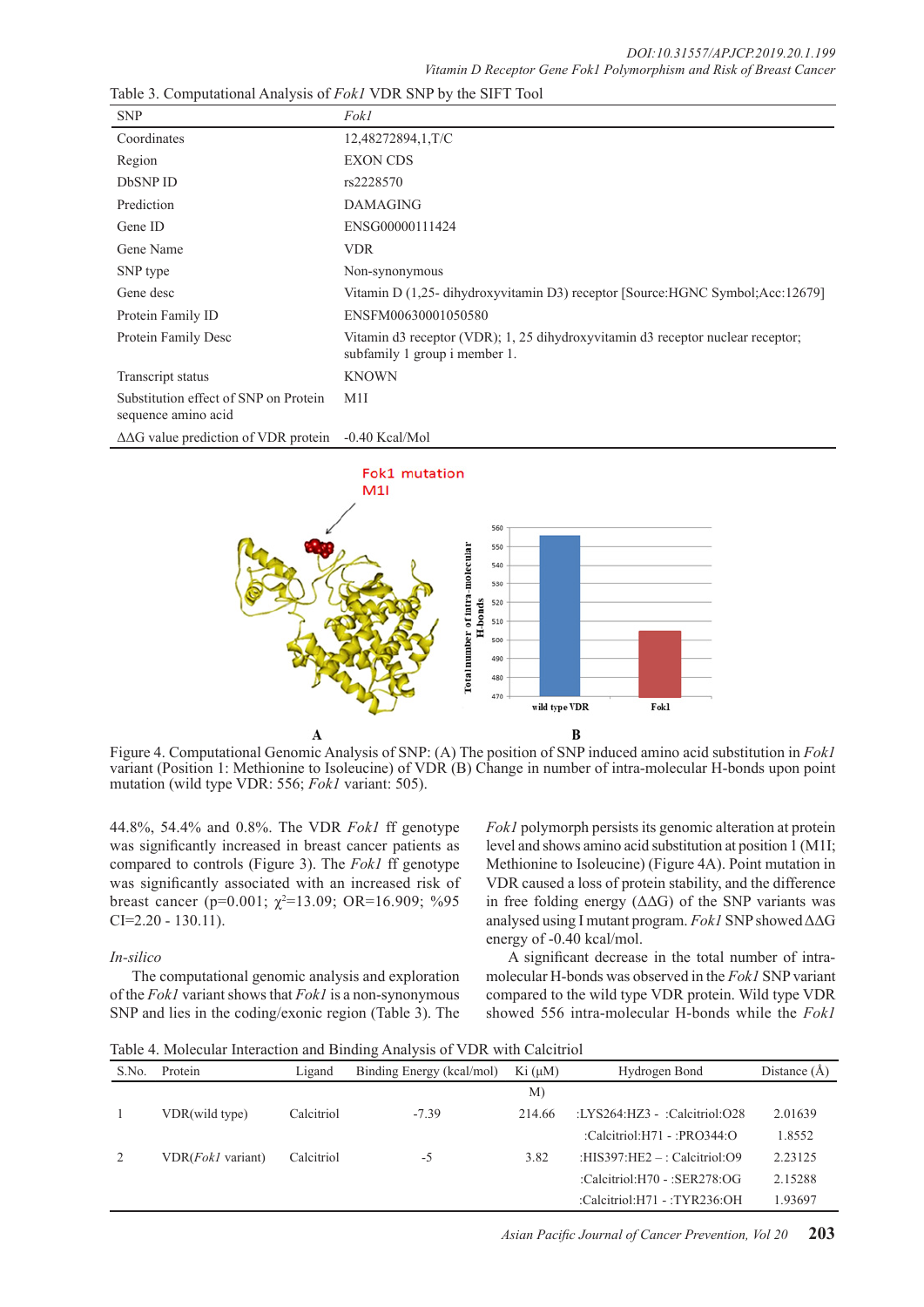Table 5. Protein-Protein Interaction Analysis of Liganded Wild Type VDR and Liganded SNP Variants of VDR with RXR (Alpha and Beta)

| S. No. | Receptor                       | Ligand   | Binding Score by Patch Dock Binding Score by HEX Binding Score by Fire Dock |          |          |
|--------|--------------------------------|----------|-----------------------------------------------------------------------------|----------|----------|
|        | WT-VDR+ Calcitriol RXR-Alpha   |          | 15456                                                                       | $-727.3$ | $-36.75$ |
|        | Fok1-VDR+ Calcitriol RXR-Alpha |          | 15064                                                                       | $-717$   | $-10.1$  |
|        | WT-VDR+ Calcitriol             | RXR-Beta | 16558                                                                       | $-837.6$ | $-22.22$ |
| 4      | Fok1-VDR+ Calcitriol           | RXR-Beta | 16080                                                                       | $-715.8$ | $-21.69$ |



Figure 5. String Database Network Showing Preferential Functional Partners of VDR.

variant showed 505 intra-molecular H-bonds (Figure 4B). The molecular interaction analysis of wild type VDR with calcitriol and *Fok1* variant with calcitriol is illustrated in Table 4. The *Fok1* variant (-5.0 kcal/mol) has a lower binding energy in comparison to wild type VDR protein (-7.39 kcal/mol).

The total number of binding (amino acid) residues found between wild type VDR and calcitriol were 19, however, a decrease in the total number of binding residues was seen upon point mutation, and only 10 binding residues were seen to be formed between the *Fok1* variant and calcitriol.

The retinoid X receptor (RXR) is a well-established functional partner of VDR (Orlov et. al. 2012). String database network depicting most preferential functional partners of VDR (Figure 5). The protein-protein interaction analysis of liganded wild type VDR (VDR+Calcitrol) to RXR (Patch Dock: 15456; Hex: -727.3; FireDock: -36.75) and liganded *Fok1* variant to RXR shows that liganded VDR variant (*Fok1*) has a lower binding score (PatchDock-15064; Hex: -717; Firedock: -10.10) compared to wild type VDR (Table 5). Both forms of the RXR (RXR alpha and RXR beta) were analysed.

# **Discussion**

The *Fok1* polymorphism lies in exon 2, and alters the start codon ATG, leading to the substitution of methionine by isoleucine at position 1 (M1I). This polymorphism leads to a substitution from T to C (ATG to ACG) at the first initiation codon (ATG) leading to an altered translation start site. The presence of *Fok1* restriction site (denoted f) results in expression of the full isoform of VDR protein (427 residues). The shorter isoform (424 residues



Figure 6. Molecular Mechanism of Cancer Susceptibility Associated with the SNPs of the Nuclear Hormone Receptor VDR

long) is produced in the absence of *Fok1* site (denoted F) (Jurutka et al., 2001). The production of two differently sized proteins may affect VDR function. VDR is known to heterodimerize with RXR, recruiting other transcriptional co-activators that regulate target gene transcription.

Our study shows that SNPs may hamper the normal interaction of liganded VDR with RXR at protein level. Statistical potential algorithms are often used for prediction of changes in stability of proteins, upon point mutation (Parthiban et al., 2007). The analysis of difference in free folding energy  $(∆∆G)$  of the SNP variant shows that *Fok1* SNP variant has ΔΔG energy of-0.40 kcal/mol. The output of the predicted free energy change  $(\Delta\Delta G)$  classifies the results into one of the three classes i.e. largely stable (ΔΔG>0.5kcal/mol), neutral  $(-0.5 \leq \Delta \Delta G \leq 0.5 \text{ kcal/mol})$  or largely unstable ( $\Delta \Delta G \leq -0.5$ ) kcal/mol). This indicates a decrease in stability of VDR upon point mutation, as a protein prefers to stay in its lowest energy conformation i.e. ΔΔG=0 (Du et al. 2016). A significant decrease in total number of intra-molecular H-Bonds was also observed in the *Fok1* variant compared to wild type VDR protein (wild type VDR: 556; *Fok1*: 505). Hydrogen bonds contribute favourably to protein stability (Pace et al., 2014). A reduction in the total number of intramolecular H-bonds also indicates a decrease in the overall protein stability, upon point mutation. The binding affinity analysis of wild type VDR and *Fok1* variant with calcitriol shows that the SNP causes a loss in affinity of VDR for calcitriol. The *Fok1* SNP variant shows lower binding energy with calcitriol (-5.0 kcal/ mol) compared to the wild type VDR protein (-7.39 kcal/ mol). The more negative the energy, the more effective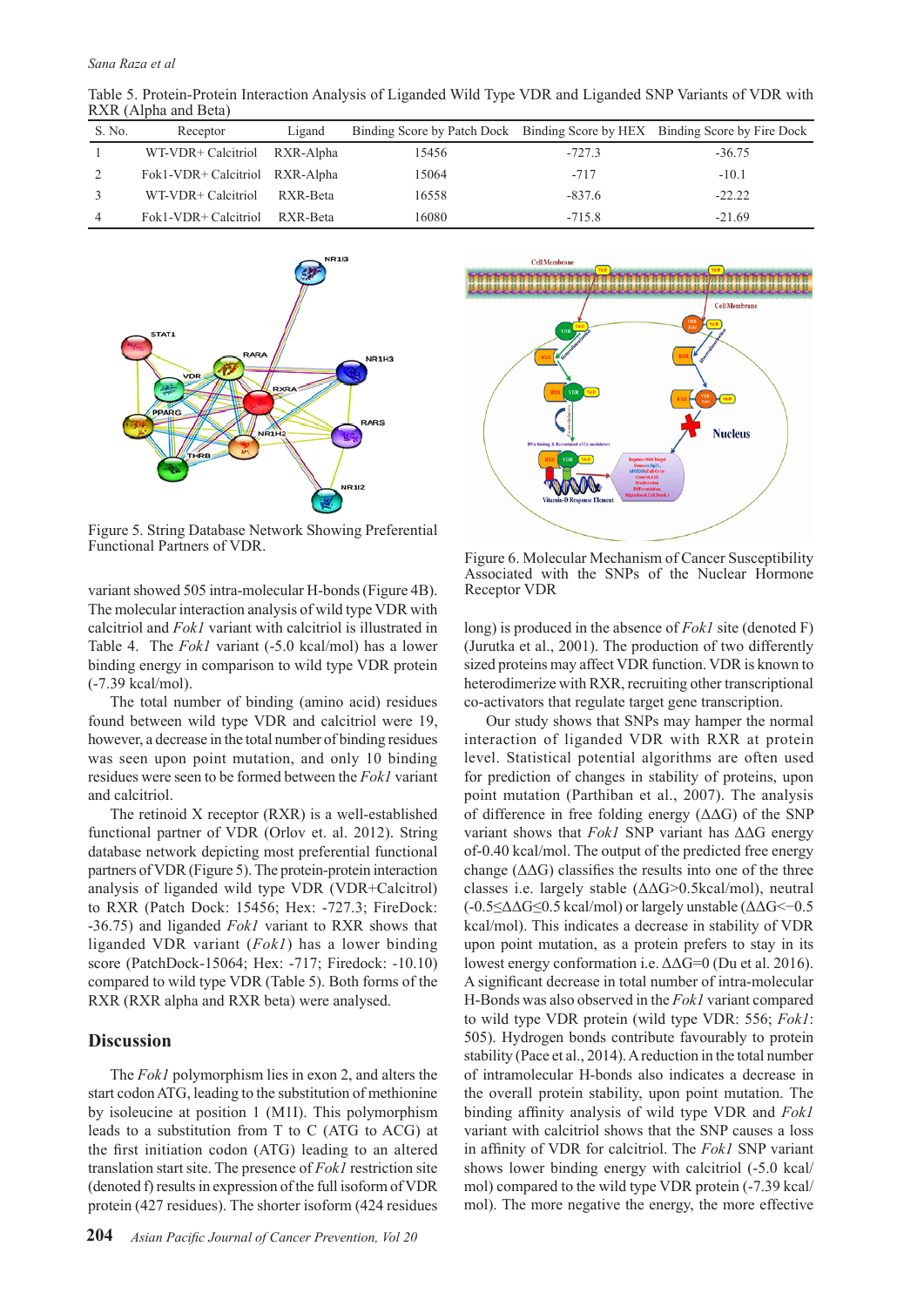#### *DOI:10.31557/APJCP.2019.20.1.199 Vitamin D Receptor Gene Fok1 Polymorphism and Risk of Breast Cancer*

binding. Further, the protein-protein interaction analysis of liganded wild type VDR (VDR+Calcitrol) to RXR (Patch Dock: 15456; Hex: -727.3; Firedock: -36.75) and liganded *Fok1* variant to RXR shows that liganded VDR *Fok1* (PatchDock: 16080; Hex: -715.8; Firedock: -21.69) and RXR alpha have lower binding score as compared to wild type VDR and RXR alpha. A similar trend was observed with RXR beta form. The *Fok1* SNP (PatchDock: 16080; Hex: -715.8; FireDock: -21.69) variant showed a lower binding score to RXR-Beta as compared to the wild type VDR protein (PatchDock: 16558; Hex:-837.6; Firedock: -22.22). A significant reduction in the number of intermolecular H-Bonds was also observed between the liganded *Fok1* SNP variant of VDR and RXR. This indicates that SNP may hamper the normal interaction of liganded VDR with the RXR at protein level. The aetiology of any specific cancer may probably be associated with a set of genetic variants, some of which could adversely interact with certain environmental factors. VDR regulates gene expression in a ligand-dependent manner (Dwivedi et al., 2002). It is also involved in micro-RNA directed post-transcriptional mechanisms (Campbell, 2014). VDR has also been reported to be involved in estrogen related pathways, immunomodulation, insulin-like growth factor signaling and known to affect gene expression in a ligand-dependent manner (Yang et al., 2017).

Based on the above observations, we tried to elucidate the mechanism of cancer susceptibility associated with the SNPs of VDR at protein level (Figure 6). The binding affinity analysis of liganded wild type VDR and liganded *Fok1* variant to RXR shows that the liganded *Fok1* variant has a lower binding energy as compared to wild type VDR and RXR. This indicates that the SNPs may cause an impairment of the normal interaction of VDR with its heterodimeric partner RXR at protein level. The liganded VDR-RXR heterodimerization is functionally linked to VDRE binding and recognition in the DNA sequence of vitamin D regulated genes. The SNPs may not only cause a loss in affinity of VDR to calcitriol, but also lead to the impairment of the normal interaction of VDR to RXR at protein level.VDR is known to regulate about 3,000 genes in the human genome, including some genes like hp21 and hFOXO1, which are involved in cell cycle control (proliferation, differentiation, migration and death) and apoptosis (Anderson et al., 2011). The other genetic polymorphisms of VDR may also have a role in modulating the risk of breast cancer by affecting gene splicing, transcription factor binding, etc.

Over the past decades, extensive research has shown that low sunlight exposure and deficiency of vitamin D are associated with increase in risk of extra-skeletal diseases like cancer (Bikle et al., 2016; Wang et al., 2017). VDR has been suggested to control the expression of a number of genes that are associated with cell proliferation and differentiation. This indicates that VDR may play a key role in prevention of cancer (Gil et al., 2018). To date, very few studies have shown the importance of gene variants as prognostic markers unequivocally. However, a small percentage of the known genes have been adequately studied till yet, therefore, the investigation of SNPs still remains active. SNP association studies

targeting cancer may be divided into two broad categories i.e. investigation of susceptibility and investigation of outcomes. The outcomes seek to determine the prognostic information for survival, response to pharmacological intervention, or complications. SNP variants may be associated to outcome and, hence, could be applied to making clinical decisions. Further research is needed to explore the functional mechanisms behind the observed effects of these polymorphisms. The assessment of VDR polymorphisms is essential for identification of the groups at risk and to develop strategies to target it. Thus, SNPs in VDR may cause alterations in the major molecular actions of VDR, namely ligand binding, heterodimerization, and transactivation. Breast cancer risk and pathogenesis in females can be influenced by SNPs and the analysis of SNPs in breast cancer research has pleiotropic implications for clinical and public health issues, as well as cancer biology. Computer-based structural & genomic analysis of SNPs may play a significant role in cancer management.

# *Funding*

Financial assistance as Senior Research Fellowship to Miss. Sana Raza, provided by Maulana Azad National Fellowship, University Grants Commission, India, is gratefully acknowledged.

#### *Conflict of Interest*

We have no conflict of interest with anybody working in the area and among authors in the manuscript. The authors alone are responsible for the content and writing of the paper.

# **Acknowledgements**

The author wishes to thank King George Medical University, Lucknow, for supporting this research. Financial assistance as Maulana Azad National Fellowship (MANF) from University Grants Commission (UGC), India, is gratefully acknowledged. We are thankful to Integral University, Lucknow for providing necessary facilities for research. The manuscript has been approved by competent authority (Assigned Manuscript Communication Number- IU/R and D/2017-MCN000170).

# **References**

- Ali I, Wani WA, Saleem K (2011).Cancer scenario in India with future perspectives. *Cancer Ther*, **8**, 56–70.
- Anderson LA, Cotterchio M, Cole D (2011).Vitamin D related genetic variants, interaction with vitamin D exposure and breast cancer risk among Caucasian women in Ontario. *Cancer Epidemiol Biomark Prev*, **20**, 1708-17.
- Apweiler R, Bairoch A, Wu CHet al (2004). UniProt: the Universal Protein knowledgebase. *Nucleic Acids Res*, **32**, 115–19.
- Babu GR, Lakshmi SB, Thiyagarajan JA (2013). Epidemiological correlates of breast cancer in South India. *Asian Pac J Cancer Prev*, **14**, 5077–83.
- Balasubramaniam SM, Rotti SB, Vivekanandam S (2013). Risk factors of female breast carcinoma: a case control study at